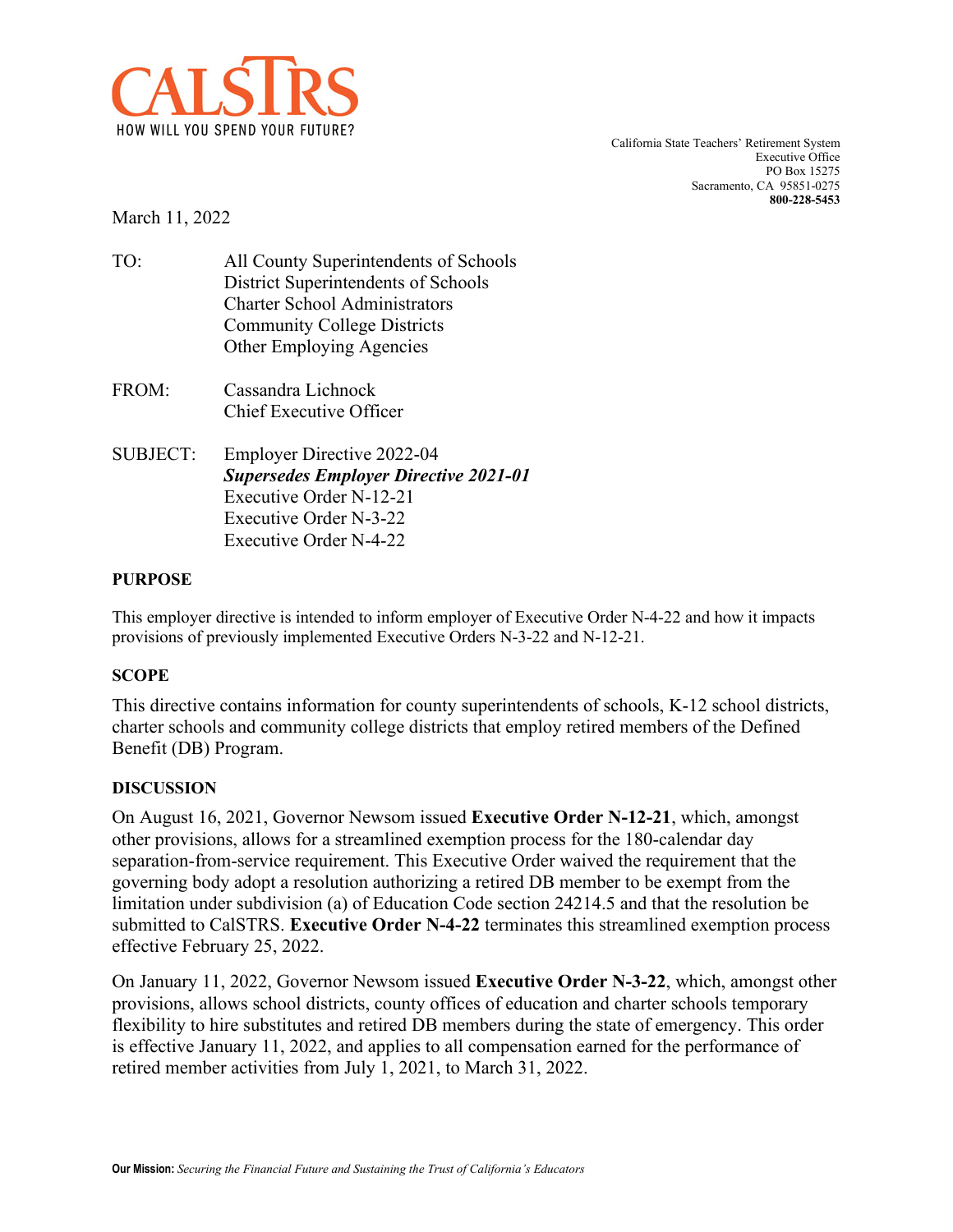On February 25, 2022, Governor Newsom issued **Executive Order N-4-22,** which, amongst other provisions, allows for the continuation of suspensions under Paragraphs 5 and 6 of Executive Order N-3-22 through the remainder of the 2021-22 school year for those that met requirements of those provisions prior to March 31, 2022.

[Executive Order N-3-22](https://www.gov.ca.gov/wp-content/uploads/2022/01/1.11.21-N-3-22-School-Staffing-EO-signed.pdf) states in part:

1. The temporary flexibilities authorized through this Order shall apply to a school district, county office of education, or charter school only if the school district superintendent, county superintendent of schools, or charter school leader, or such officials' designee, makes a written finding, which shall be signed by the official or designee and retained and made available to any member of the public upon request, that temporary staffing flexibility will support the school district, county office of education, or charter school in maintaining in-person services for students despite staffing shortages caused by the Omicron-driven rise in COVID-19 cases.

The provisions of Executive Order N-3-22 are applicable to K-12 school districts, county offices of education and charter schools only if the employer makes a written finding, signed by the official or designee and retained and made available to any member of the public upon request, that temporary staffing flexibility will support the school district, county office of education or charter school in maintaining in-person services for students despite staffing shortages caused by the Omicron-driven rise in COVID-19 cases.

Executive Order N-3-22 does not apply to community college districts.

### **TEMPORARY SUBSTITUES**

[Executive Order N-3-22](https://www.gov.ca.gov/wp-content/uploads/2022/01/1.11.21-N-3-22-School-Staffing-EO-signed.pdf) states in part:

2. For the purposes of providing emergency substitute teaching services as authorized by Title 5, California Code of Regulations section 80025(b), temporary certificates may be issued pursuant to Education Code section 44332(a) without regard to whether the recipient has a pending credential or permit application or has made the statement under oath required by that section, and any contrary requirements of section 44332(a) are hereby suspended through March 31, 2022. All applicants receiving temporary certificates pursuant to section 44332(a) must meet the remaining eligibility requirements in section 80025 and all requirements of Education Code section 44332.6.

3. The limitations in California Code of Regulations, Title 5, sections 80025.1(c) and 80025.3(a) and (b), as modified via Section 47 of Assembly Bill 167, Chapter 252, Statutes of 2021, on the duration for which substitute teachers can be assigned to a single general education assignment are extended to no more than 120 days through March 31, 2022.

4. The requirement under Education Code 46300 and any related statute or regulation that students be under the direct supervision of a certificated employee of a school district or county office of education for calculating average daily attendance for apportionment is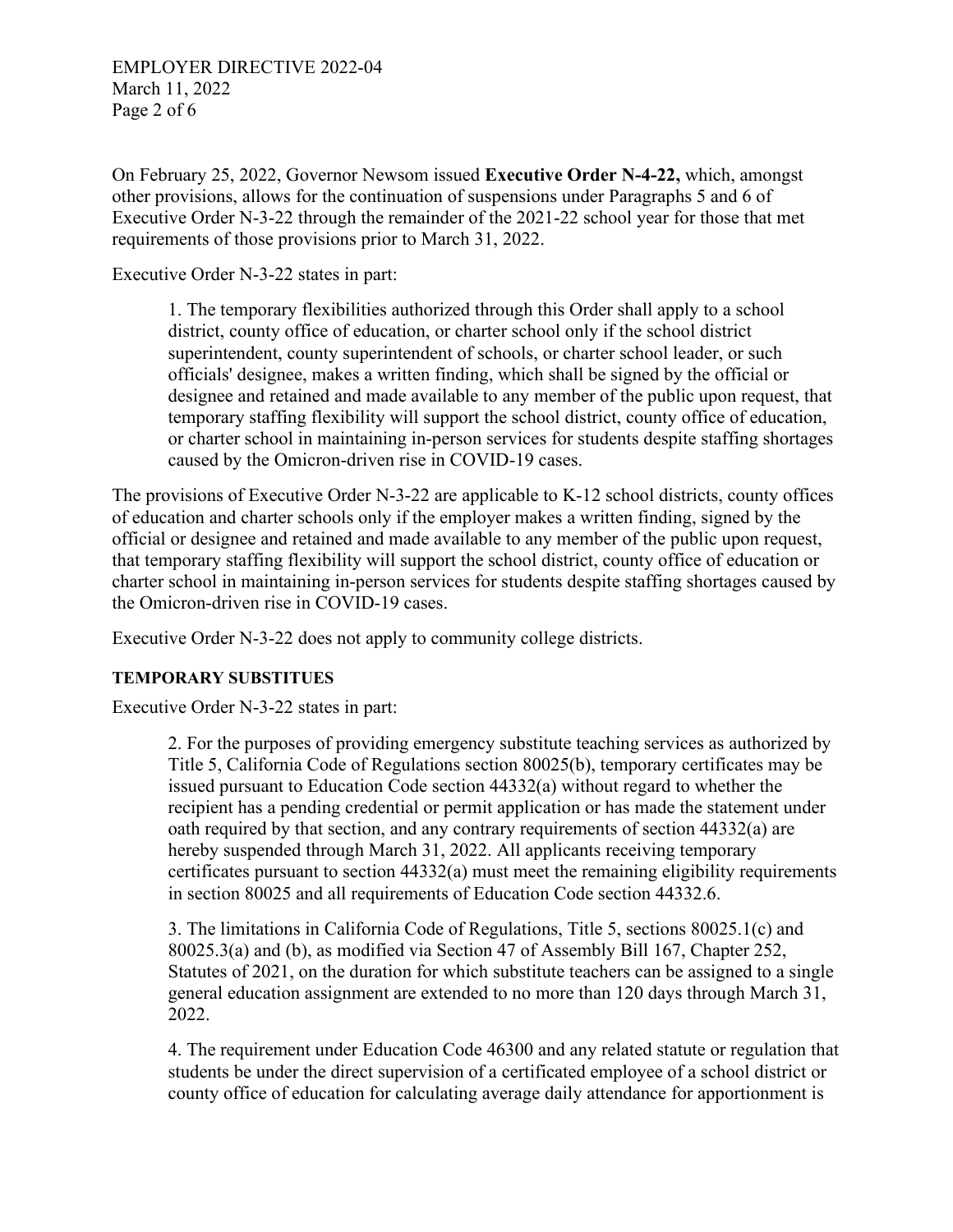suspended for each day, or portion thereof, that a student teacher is assigned to a classroom without the supervision of a credentialed teacher through March 31, 2022.

These provisions of the Executive Order establish that K-12 school districts, county offices of education and charter schools can employ staff who acquire temporary certificates pursuant to Education Code section 44332(a) and meet the remaining eligibility requirements outlined above. K-12 school districts, county offices of education and charter schools will need to work with the Commission on Teacher Credentialing to ensure staff meet the proper requirements to be issued temporary certificates.

If an individual is hired according to these provisions and performs creditable service pursuant to Education Code section 22119.5, that individual should be treated like any other certificated employee who is performing creditable service and should be given the ability to permissively elect membership with CalSTRS (form ES 350), or the retirement system election (form ES 372) when applicable.

Please note if the individual hired according to these provisions who performs creditable service pursuant to Education Code section 22119.5 chooses not to permissively elect membership in the CalSTRS DB Program, their service should be reported to CalSTRS as non-member (Member Code 2), and their service should be monitored for mandatory membership thresholds.

## **ANNUAL POSTRETIREMENT EARNINGS LIMIT**

# **For employers that created the written finding per Paragraph 1 of Executive Order N-3-22, please follow the directions below:**

[Executive Order N-3-22](https://www.gov.ca.gov/wp-content/uploads/2022/01/1.11.21-N-3-22-School-Staffing-EO-signed.pdf) states in part:

5. The post-retirement compensation limitations in subdivisions (d), (f), and (g) of Education Code section 24214 are suspended for compensation earned during the 2021- 22 school year through March 31, 2022.

Executive Order N-4-22, Paragraph 16, subdivision b states:

b. Paragraph 5. Any compensation earned by a retired member during the 2021-22 school year pursuant to this provision prior to its termination shall not count toward the postretirement compensation limits under Education Code section 24214, subdivisions (d), (f), and  $(g)$ ;

The annual postretirement earnings limit is suspended for those retired DB members who returned to work during the period of July 1, 2021, through March 31, 2022, in a K-12 school district, county office of education or charter school. Therefore, any retired DB member, regardless of age, can perform retired member activities and will have the annual postretirement earnings limit suspended for the entire 2021-22 school year, as long as they returned to work during the period of July 1, 2021, through March 31, 2022.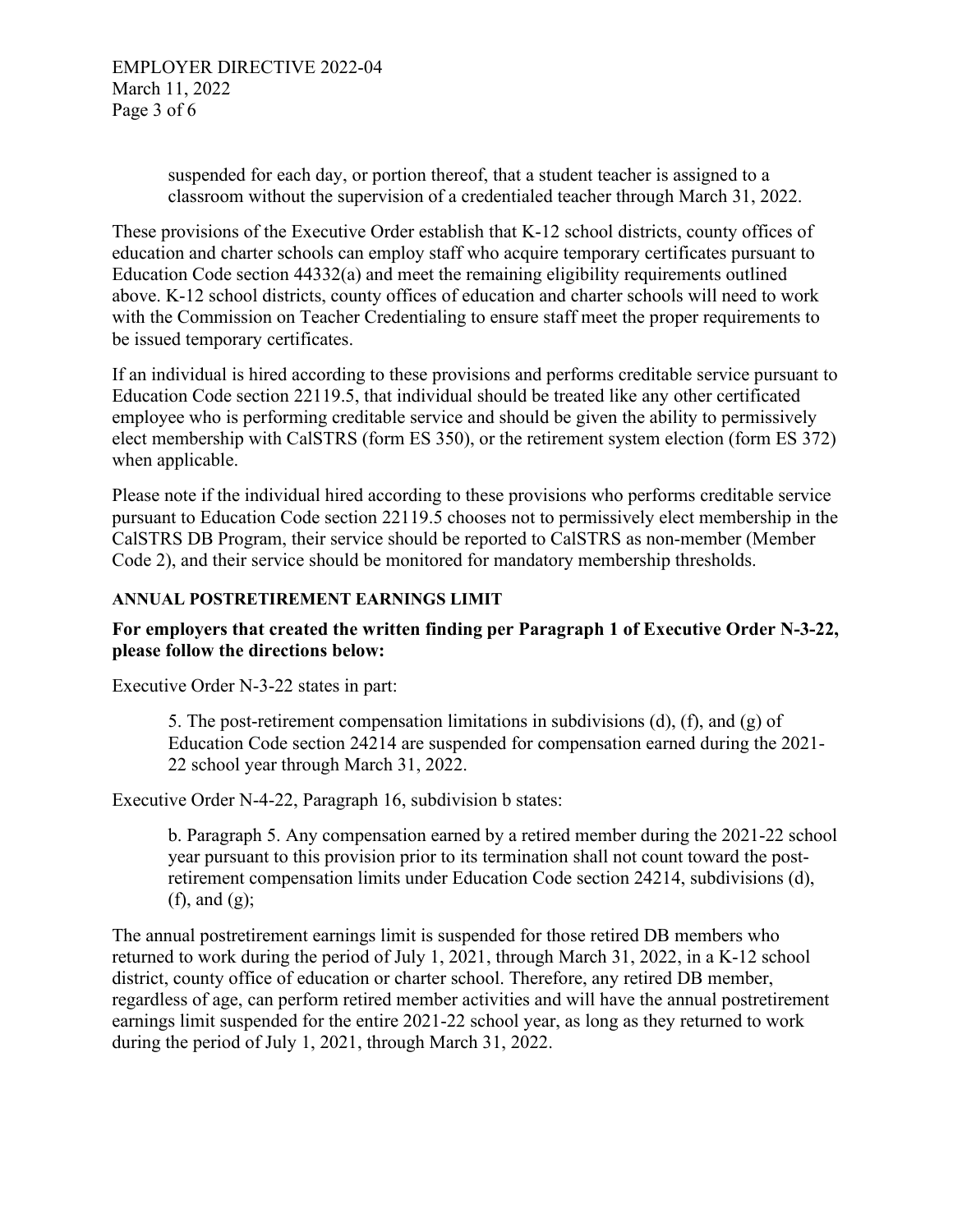Retired DB members who initially return to retired member activities on or after April 1, 2022, will be subject to the annual postretirement earnings limit of \$48,428 for the 2021-22 school year.

As a reminder, the annualized rate of pay for retired member activities must not be less than the minimum, or exceed the maximum, paid by the employer to other employees performing comparable duties.

Because [Executive Order N-3-22](https://www.gov.ca.gov/wp-content/uploads/2022/01/1.11.21-N-3-22-School-Staffing-EO-signed.pdf) does not apply to community college districts, the 2021-22 annual postretirement earnings limit applies to retired DB members performing retired member activities at a community college district.

## **180-CALENDAR DAY SEPARATION-FROM-SERVICE REQUIREMENT**

# **For employers that created the written finding per Paragraph 1 of Executive Order N-3-22, please follow the directions below:**

[Executive Order N-3-22](https://www.gov.ca.gov/wp-content/uploads/2022/01/1.11.21-N-3-22-School-Staffing-EO-signed.pdf) states in part:

6. For a retired member that has attained the normal retirement age at the time the compensation was earned, the post-retirement compensation limitations and procedural requirements in subdivisions (a) through (g) of Education Code section 24214.5 are suspended for compensation earned during the 2021-22 school year through March 31, 2022.

Executive Order N-4-22, Paragraph 16, subdivision c states:

c. Paragraph 6. Any retired member who meets normal retirement age and returned to service pursuant to this provision prior to its termination shall be able to remain in service through the end of the 2021-22 school year notwithstanding any limitation that would otherwise apply pursuant to Education Code section 24214.5, subdivisions (a) through (g);

The 180-calendar day separation-from-service requirement is suspended for retired DB members who have attained normal retirement age (60 years of age, or 62 years of age for a member subject to the California Public Employees' Pension Reform Act of 2013), for the 2021-22 school year, as long as they returned to work during the period of July 1, 2021, through March 31, 2022. Therefore, a retired DB member who has attained normal retirement age can be hired to perform retired member activities and earn compensation for that service immediately after retirement with no impact to their retirement benefit as long as they are returning to a K-12 school district, county office of education or charter school. The suspension of the separationfrom-service requirement for these retired DB members will sunset June 30, 2022.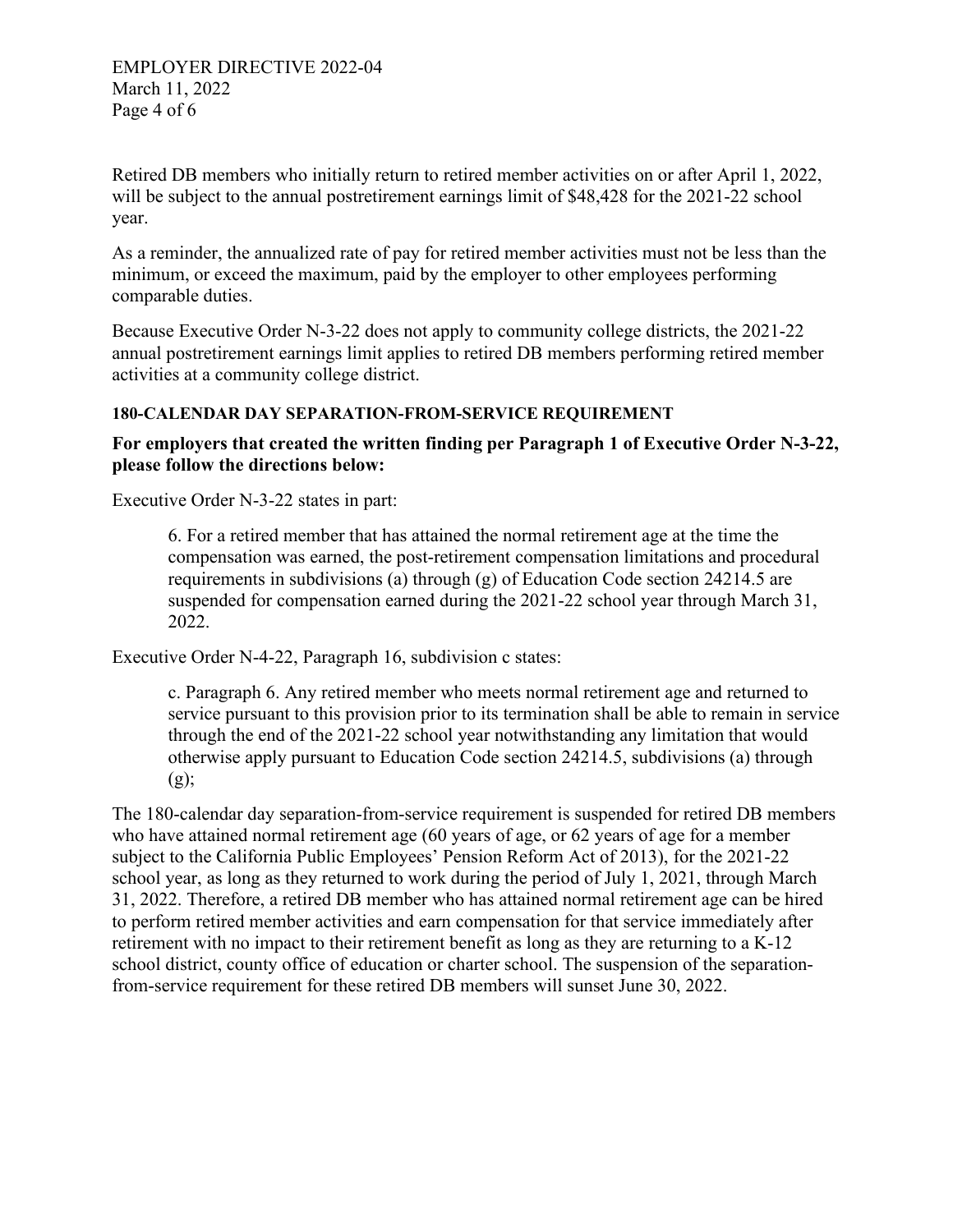The following criteria no longer applies if the compensation is earned during the 2021-22 school year, as long as the retired DB member returned to work during the period of July 1, 2021, through March 31, 2022:

- The appointment is necessary to fill a critically needed position and must be filled before the retired DB member's 180-calendar day separation-from-service period has passed since the member's most recent retirement date.
- The termination of employment of the retired DB member with the employer must not be the basis for the need to acquire the services of the member.
- The retired DB member must not have received a retirement incentive or any financial inducement to retire from any public employer.
- The retired DB member must not begin performing retired member activities until CalSTRS receives all required documentation.

Due to the adjustments above, the submission of the SR1897 form is not required for this period through March 31, 2022, for retired DB members returning to work at a K-12 school district, county office of education or charter school.

If the retired DB member's 180-calendar day separation-from-service period extends into the 2022-23 school year and they would like to continue to be exempt from the separation-fromservice requirement, you must obtain governing body approval and submit the SR1897 form along with the board resolution.

There is no exemption to the separation-from-service requirement for a retired DB member who has not attained normal retirement age, and subdivisions (a) and (h) of Education Code section 24214.5 remain in effect for these members.

Executive Order N-3-22 does not suspend any other Education Codes, including subdivision (h) of Education Code section 22714. This section requires CalSTRS to revoke the two years of service credit earned through the CalSTRS Retirement Incentive Program if the retired DB member returns to work within five years in any capacity with the same employer that offered the incentive.

# **For employers not covered under Executive Order N-3-22, please follow the directions below:**

[Executive Order N-3-22](https://www.gov.ca.gov/wp-content/uploads/2022/01/1.11.21-N-3-22-School-Staffing-EO-signed.pdf) does not apply to community college districts or those K-12 school districts, county offices of education or charter schools that did not create the written finding pursuant to Paragraph 1 of Executive Order N-3-22. Therefore, the 180-calendar day separationfrom-service requirement applies to retired DB members returning to retired member activities with those employers.

Pursuant to Executive Order N-4-22, the streamlined process for separation-from-service requirement exemption requests under Executive Order N-12-21 is terminated. Effective February 25, 2022, the original process for separation-from-service requirement exemption